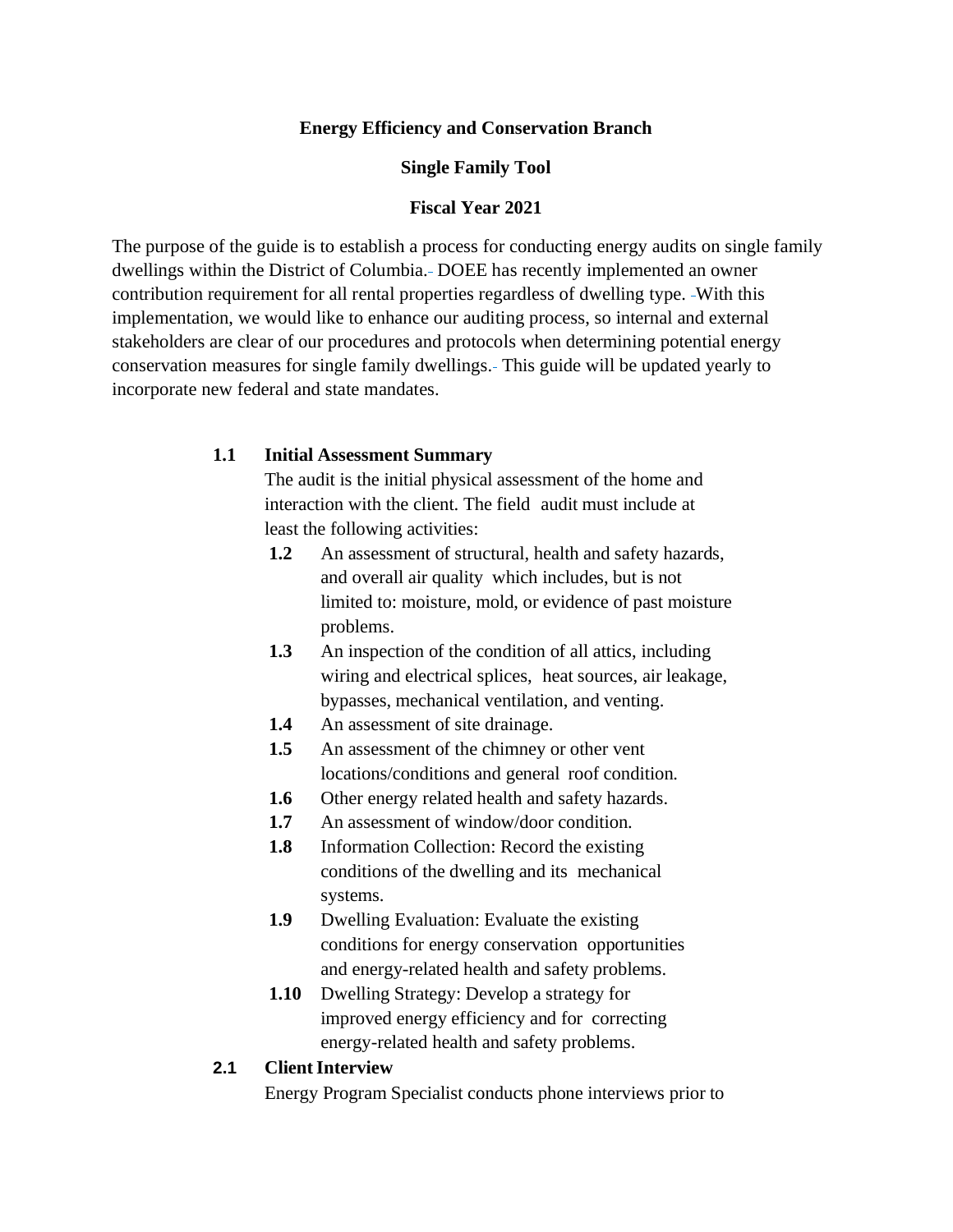the energy audit being scheduled to determine if any preexisting conditions exist that may prevent an energy audit from being conducted. Examples of pre-existing conditions are extensive roof damage, excessive clutter, sewer leaks, and/or damage. DOEE energy auditor(s) conduct on-site interviews with weatherization clients prior to starting the energy audit. This interview process provides the auditor with enough background information to properly identify hazards that exist, assist in the identification of any health and safety issues, and to gain a better understanding of the energy conservation opportunities. This also provides the auditor with an opportunity to identify and do the following steps:

**2.2** Problem identification, such as dwelling use, heating and cooling habits, and comfort issues. Discuss energy conservation opportunities and health and safety issues with the client.

**2.3** Inform the client and/or owner about any hazards.

**2.4** Give all clients whose homes were built before January 1, 1978 an EPA Renovate Right pamphlet. A client signature indicating receipt of the Renovate Right pamphlet is required to be included in the client file.

**2.5** Document in the file that any and all health or safety problems were indicated to owners and clients.

#### **3.1 Hazard Assessment**

To safeguard the lives and well-being of all parties, auditors are required to conduct a hazard assessment during the initial home audit, prior to the beginning of any weatherization work. Identified hazards must be documented and corrected before work proceeds, if such repairs are cost effective and feasible. Where problems are beyond the scope of the program, the homeowner and the client must be notified of the problem(s) in writing and an explanation of the deferral process must be discussed and documented. The following areas must be assessed for hazards and addressed if found to be deficient:

**3.2 Indoor Air Quality and Ventilation:** The energy audit shall include inspection of air infiltration sources, air barriers, and ventilation.

- **●** Consider the house ventilation as a system, including both whole-building ventilation and local exhaust ventilation.
- **●** Identification of sources of indoor air pollutants;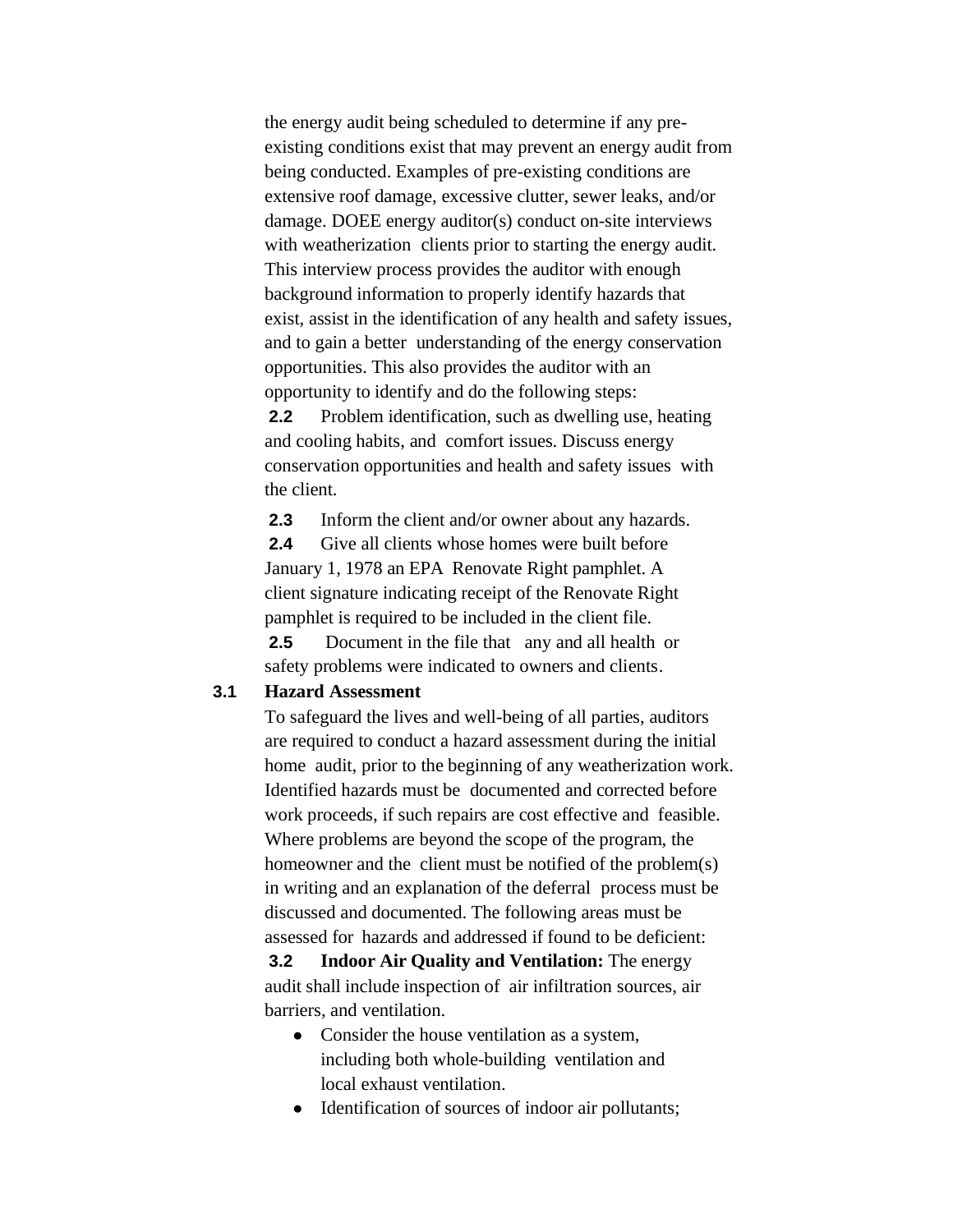chemicals posing a health risk to workers or clients.

- **●** For houses with an attached or "tuck under" garage, identification of joints, seams, penetrations, openings between door assemblies and their respective jambs and framing, and other sources of air leakage through walls and ceilings separating the garage from the residence and its attic area.
- **●** Evaluation of terminations of all exhaust fans and clothes dryer vents.
- **●** Evaluation of existing ventilation systems in the dwelling.
- **●** Inspection of clothes dryer vents for restrictions, lint build-up, and appropriate venting configuration.
- **●** Determination of the ventilation needs. Calculation of minimum ventilation rate using ASHRAE 62.2.2016. Mechanical ventilation may be necessary based on preexisting indoor air quality issues. Calculate the Air Changes per Hour @ CFM50 (ACH @ CFM50). Assessment for non-DOE units. Calculation: CFM50 final or estimated final x 60 divided by volume (CFM50  $*$  60/volume). If 3 ACH @ CFM50 or less an ASHRAE assessment is required.

**3.3 Moisture Control:** Energy audit shall include the following: An inspection for evidence of exterior water intrusion, such as roof leaks, foundation leaks, fenestration assembly leaks, and groundwater intrusion.

- **●** Homes with non-correctable standing water will not be considered for a closed crawl space.
- *●* Inspection for evidence of damage caused by interior water sources, such as plumbing leaks or condensation on piping, ductwork, or other interior surfaces.
- *●* Inspection for effects of water damage on buildings, such as structural damage, mold, mildew, efflorescence, and stains.
- *●* Identification of existing vapor retarders, flashing, gutters, or other moisturecontrol strategies.
- **3.4 Structural & Other Problems:**
	- **●** Roofing condition
	- **●** Window and door condition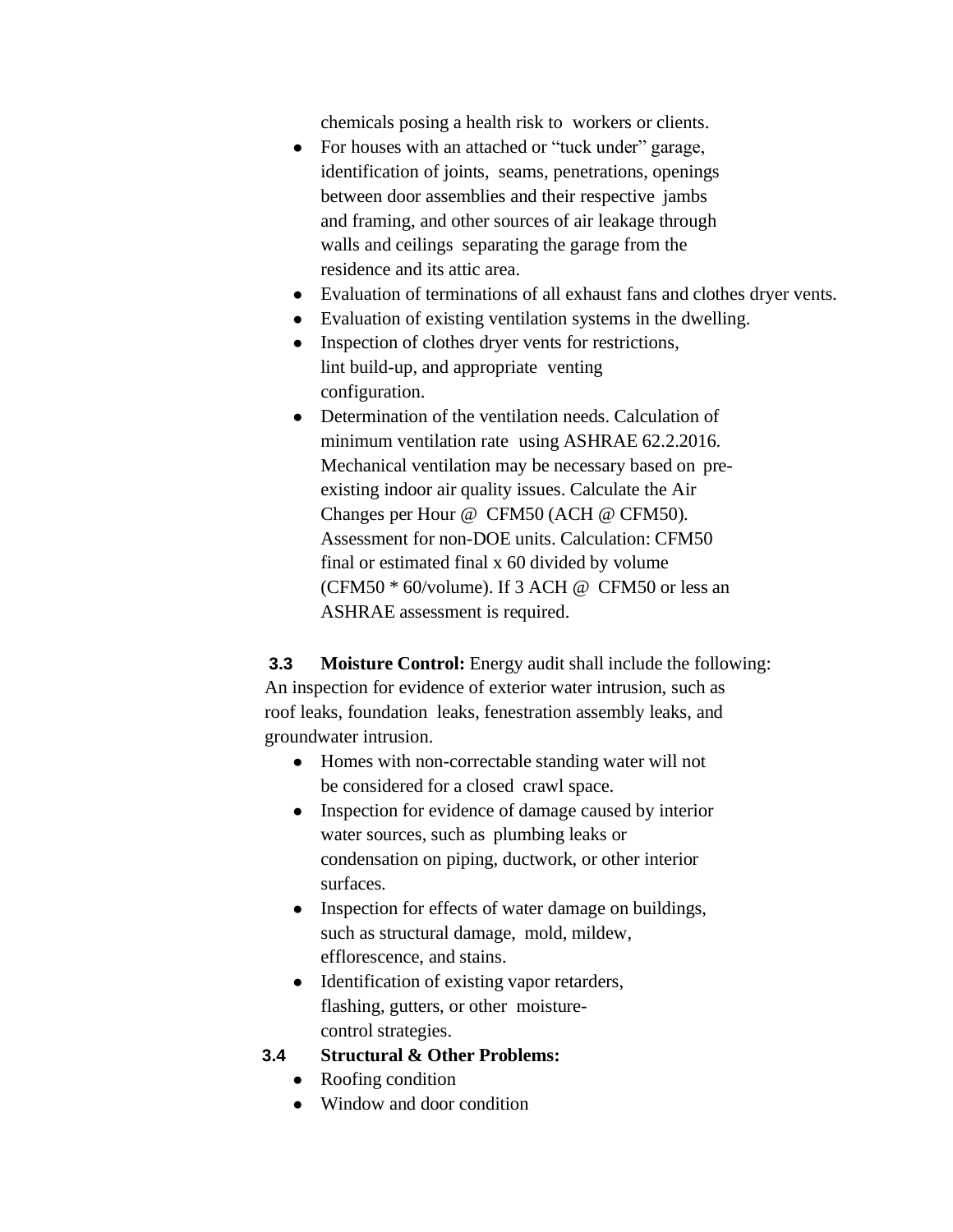- **●** Siding condition
- **●** Foundation condition
- **●** Interior wall, floor, and ceiling condition
- **●** Homes under renovation or under construction

**3.5 Electrical Wiring:** An electrical wiring

inspection assessment must be conducted.

- **●** Inspect and assess the house to identify knob and tube wiring. Non-contact testing method must be used to determine if wiring is live.
- **●** Home electrical circuits must be grounded where a new refrigerator will be installed. Repairs to ground the outlet and/or circuit must be charged as an IRM associated with the refrigerator.
- **●** Before installing insulation over electrical wiring the following must be assessed and corrected.
- **●** Wiring types #14 Copper or #12 aluminum should be protected by a fuse or breaker rated for no more than 15 amps.
- **●** Wiring types #12 copper or #10 aluminum should be protected by a fuse or breaker rated at no more than 20 amps.
- **●** S-type fuses must be installed to replace T base fuses.
- **●** Outlets and switches must be checked and documented prior to installing insulation in
	- walls or ceiling cavities.
- **●** Wiring splices must be enclosed in metal or plastic electrical boxes and fitted with cover plates before being covered with insulation.
- **3.6 Asbestos**: Assess potential asbestos hazard.
	- **●** If one is unsure whether material contains asbestos, they must contact a qualified asbestos professional to assess the material and sample and test as needed.
	- **●** Blower door testing is not allowed, be it pressurization or depressurization, unless testing results prove negative - for vermiculite materials containing asbestos or friable asbestos.

# **3.7 Lead Paint:**

- **●** Presence of lead based paint in pre-1978 homes will be assumed unless testing confirms otherwise.
- **●** The Environmental Protection Agency (EPA) Renovation, Repair, and Painting (RRP) Program Rule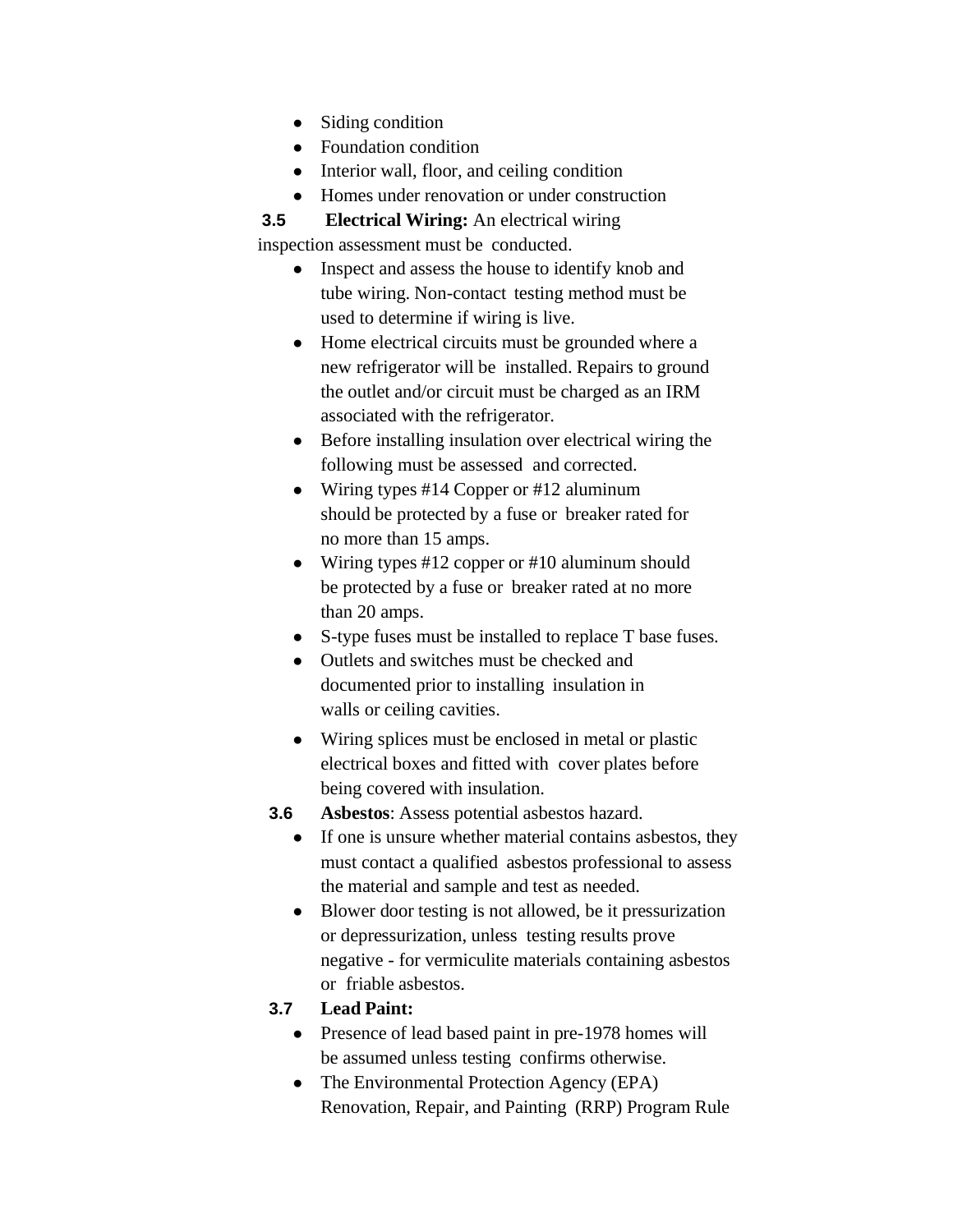(40 CFR Part 745) in pre-1978 homes and proposed changes to this rule (Federal Register/Vol. 75, No. 87/May 6, 2010) will be complied with, to be superseded by any subsequent final rulemaking or any more stringent state or federal standards.

### **4.1 Emergency Assessment**

All hazardous situations, including gas leaks, fire hazards, carbon monoxide(CO), etc. that present an immediate threat, require immediate action. At a minimum, this includes notifying the client and contacting a Branch Chief so an emergency report can be generated to address the condition if leverage funding is available.

- **4.2** Clients may not be left without heating during the heating season.
- **4.3** If there is a strong smell of leaking gas, auditor must tell the client and ask them to leave the home. The auditor must leave the home and call the Branch Chief, the utility company, and/or 911, depending on the seriousness of the matter.

# **5.1 Health and Safety Policy**

The energy auditor prepares the report to ensure that the health and safety activities such as emergency or urgent health and safety deficiencies are addressed prior to beginning any work on the building shell. Non-urgent health and safety activities may be completed after building shell activities. The energy auditor will take pictures to document hazards, concerns, questionable situations, etc., and make sure digital images can be linked back to the job. Once the job is assigned to the Subgrantee they are charged with documenting findings as well. In accordance with 10 CFR 440 and WPN 17-7, which defines those activities allowed as health and safety measures according to DOE, allowable health and safety measures are those measures that are necessary to maintain the physical well-being of both the occupants and/or weatherization workers where:

- A health and safety measure cannot be performed in a unit unless an energy conservation measure (ECM) is also part of the scope of work.
- Repair of health and safety issues do not cause a subgrantee to exceed their annual per unit average (PUA).
- The repairs MUST be undertaken in order to effectively perform weatherization work, or the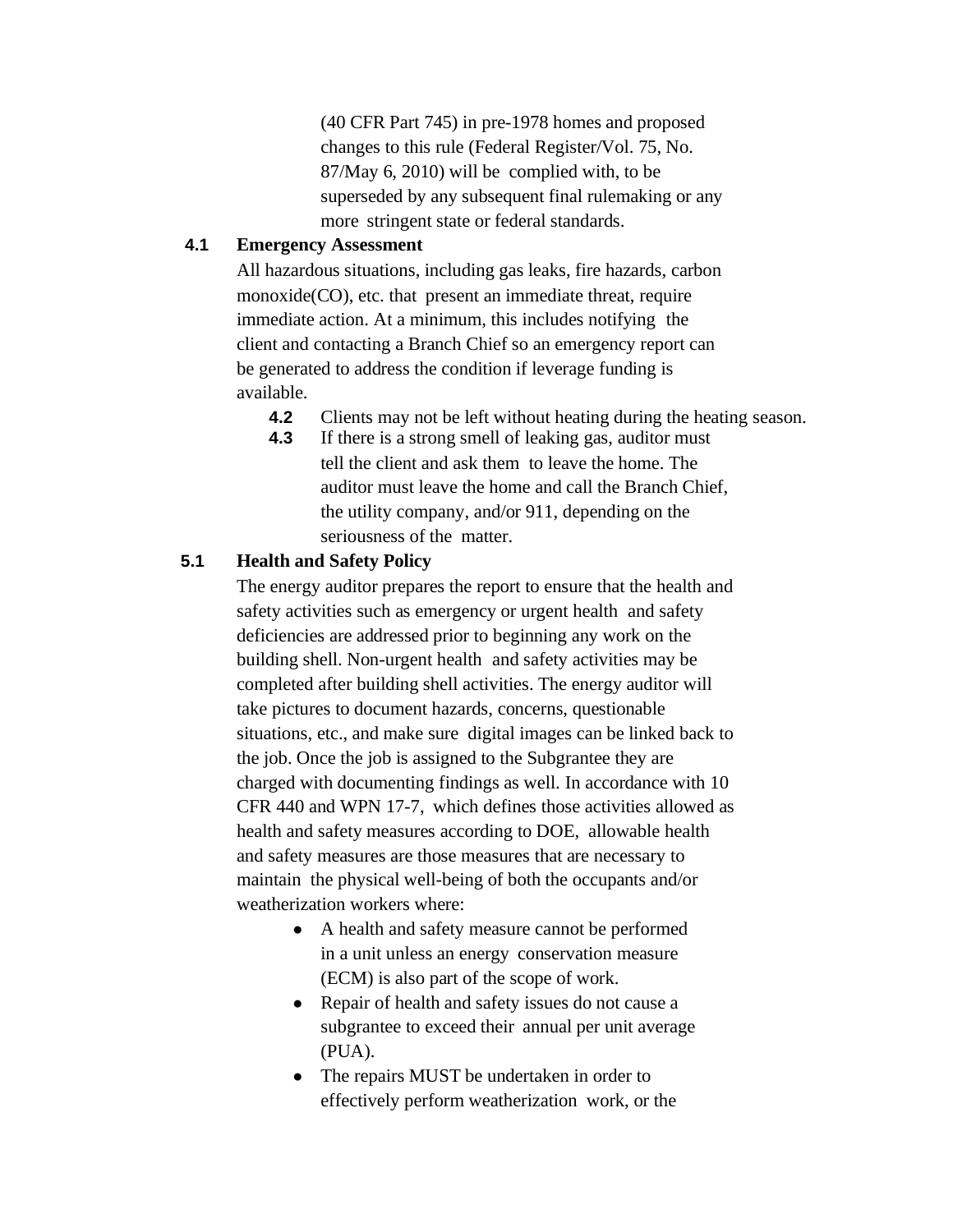actions are necessary because of weatherization activities.

## **6.1 Health and Safety Assessment**

The Energy Auditor conducts health and safety assessments of all units as a part of the audit process. The following items are documented and stored electronically in Quickbase for Subgrantee review and the original is in the client's file:

- Auditor must have health and safety inspection form completed and signed by the client;
- Evaluation of combustion appliances and testing;
- Evaluation of ventilation needs;
- Identification of existing and/or potential moisture issues;
- Identification of areas containing known or suspected hazardous materials including, but not limited to, lead, asbestos, and mold;
- Visual inspection and testing for existence of live knob and tube wiring; and
- Identification of obvious electrical hazards.

# **7.0 Combustion Appliance Assessment**

- 7.1 CO monitors will be assessed and installed if none exist; all homes must have a working CO monitor.
	- 7.2 CO warning equipment will be installed outside of each separate sleeping area in the immediate vicinity of the bedrooms in accordance with the District of Columbia Property Maintenance Code (2013). The equipment installed must be 10-year sealed-in, non-replaceable lithium ion battery, combination alarms that comply with UL 217 (Standard for Smoke Alarms) and UL 2034 (Standard for Single and Multiple Station Carbon Monoxide Alarms).
- 7.3 Where solid fuel burning equipment is present, fire extinguishers may be provided as an allowable health and safety measure.
- 7.4 Ambient CO will be monitored during combustion testing and testing will be discontinued if ambient CO level inside the home or work space exceeds 35 parts per million (ppm). If the ambient CO levels are:
	- In the range of 9 ppm 35 ppm,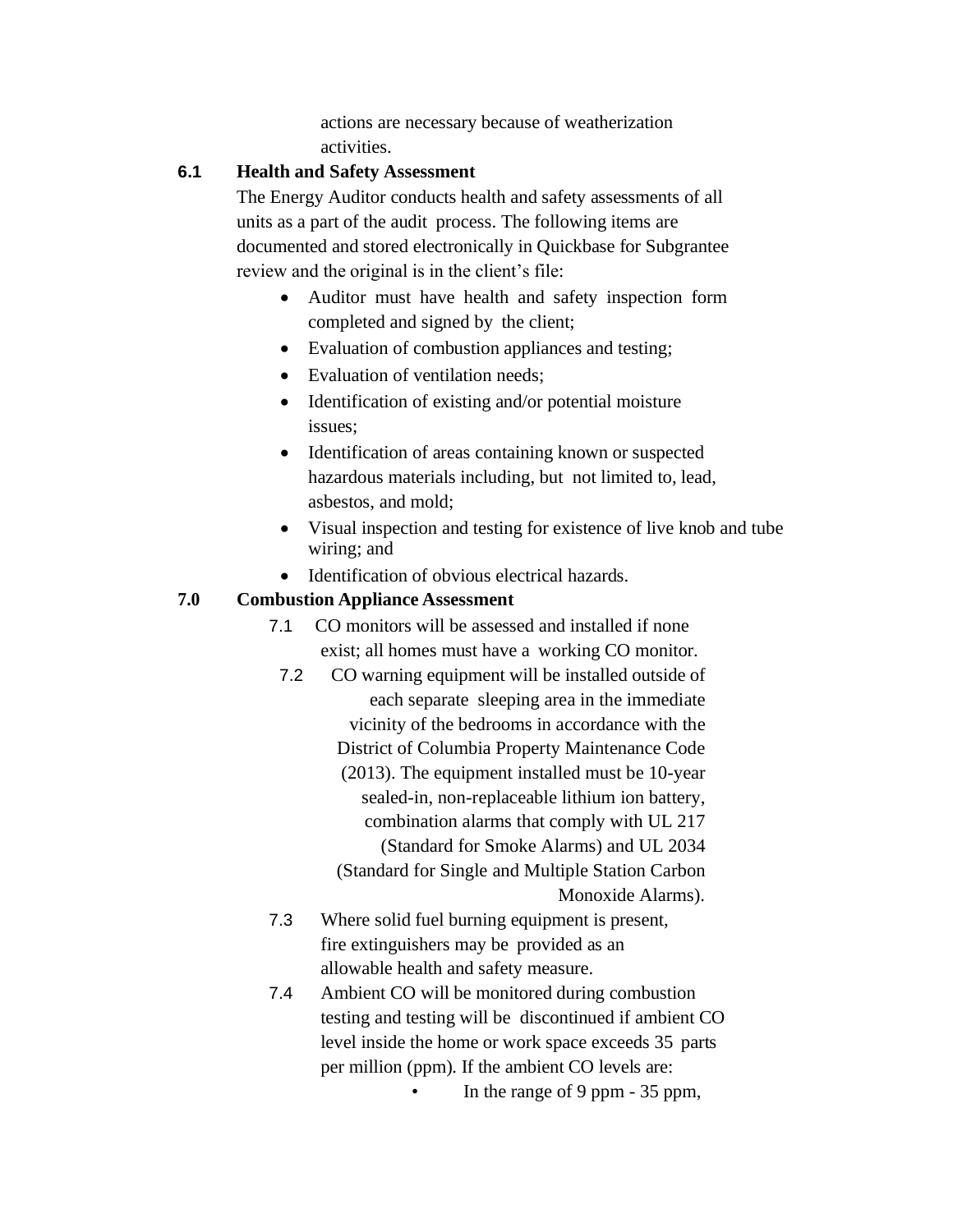per ANSI/BPI-1200-S-2017 Section 7.3.3.3.3 the auditor shall advise the homeowner/occupant that CO has been detected and recommend that all possible sources of CO be checked and windows and doors opened. Where it appears that the source of CO is a permanently installed appliance, the homeowner/occupant shall be advised to contact a qualified professional • In the range of 36 ppm - 69 ppm, per ANSI/BPI-1200-S-2017 Section 7.3.3.3.2, the auditor shall advise the homeowner/occupant that elevated levels of ambient CO have been detected. Windows and doors shall be opened. The auditor shall recommend that all possible sources of CO be turned off immediately. Where it appears that the source of CO is a permanently installed appliance, the auditor shall recommend that the appliance be turned off and generate an emergency work order. • Per ANSI/BPI-1200-S-2017 Section 7.3.3.3.1, if the ambient CO levels are 70 ppm or greater, the auditor shall immediately terminate the inspection and notify the homeowner/occupant of the need for all building occupants to evacuate the building. The auditor shall immediately leave the building and the appropriate emergency services shall be notified from outside the home.

7.5 Raw fuel leaks will be monitored for before entering building spaces. If leaks are found, testing will be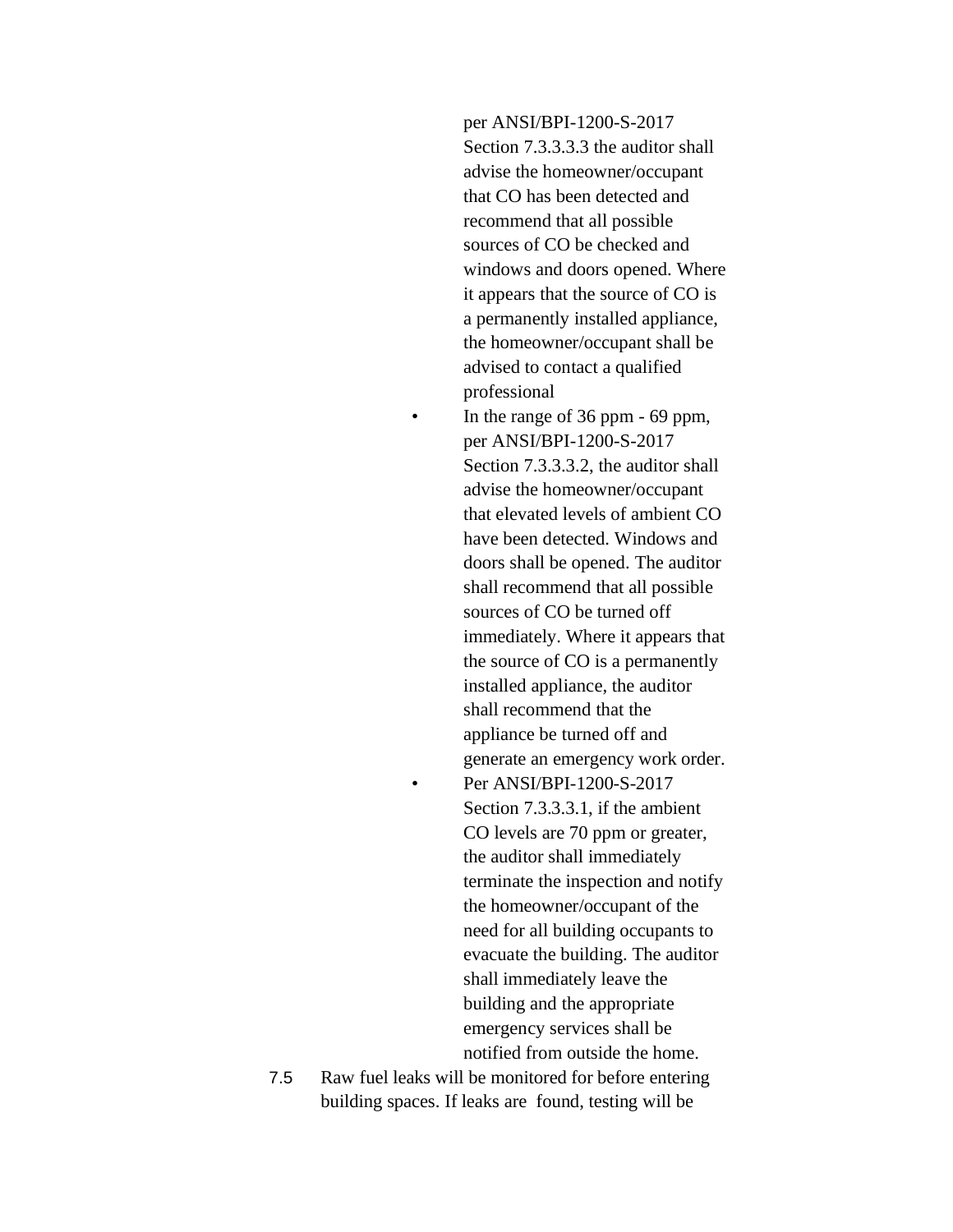discontinued and the condition must be reported to the occupant immediately, per SWS# 2.0105.1c. Testing for gas leakage at connections of natural gas and propane piping systems will be completed. Leakage will be located using an approved combustible gas detector, a non-corrosive leak detection fluid, or an equivalent non-flammable solution. Matches, candles, open flames, or other methods that could provide a source of ignition cannot be used. Where leakage or other defects are located, the affected portion of the piping system will be repaired or replaced and subsequently retested.

- 7.6 Examine appliances for signs of damage, misuse, improper repairs, and lack of maintenance.
- 7.7 Inspection of combustion venting systems for damage, leaks, disconnections, inadequate slope, and other safety hazards.
- 7.8 Place the Combustion Appliance Zone (CAZ) under worst case depressurization conditions.
- 7.9 Spillage testing must be completed for all natural draft space heating systems and water heaters. Spillage must first be tested under worst case conditions and then repeated for natural conditions if the appliance fails under worst-case. If an appliance fails spillage or CO at worst case depressurization, specify measures to correct CAZ depressurization (e.g. room pressure relief, additional combustion air, sealing return duct leakage) (Variance Request Approval).

7.10 With the CAZ in the worst case depressurized state, test spillage on smallest BTU appliance first. If spillage in a combustion appliance, with a warm vent or domestic water heater exceeds two minutes during pressure testing, measures will be specified to mitigate. Similarly, if spillage in a combustion appliance, with a cold, vent exceeds five minutes during pressure testing, measures will be specified to mitigate.

7.11 CO will be tested for in undiluted flue gases of combustion appliances. If CO levels exceed 200 ppm as measured, or 400 ppm air-free measurement, service will be provided to reduce CO to below these levels (unless CO measurement is within manufacturer specifications). If the outlet of the exhaust is accessible, include a CO test on all sealed-combustion, direct vent, and power-vented appliances without atmospheric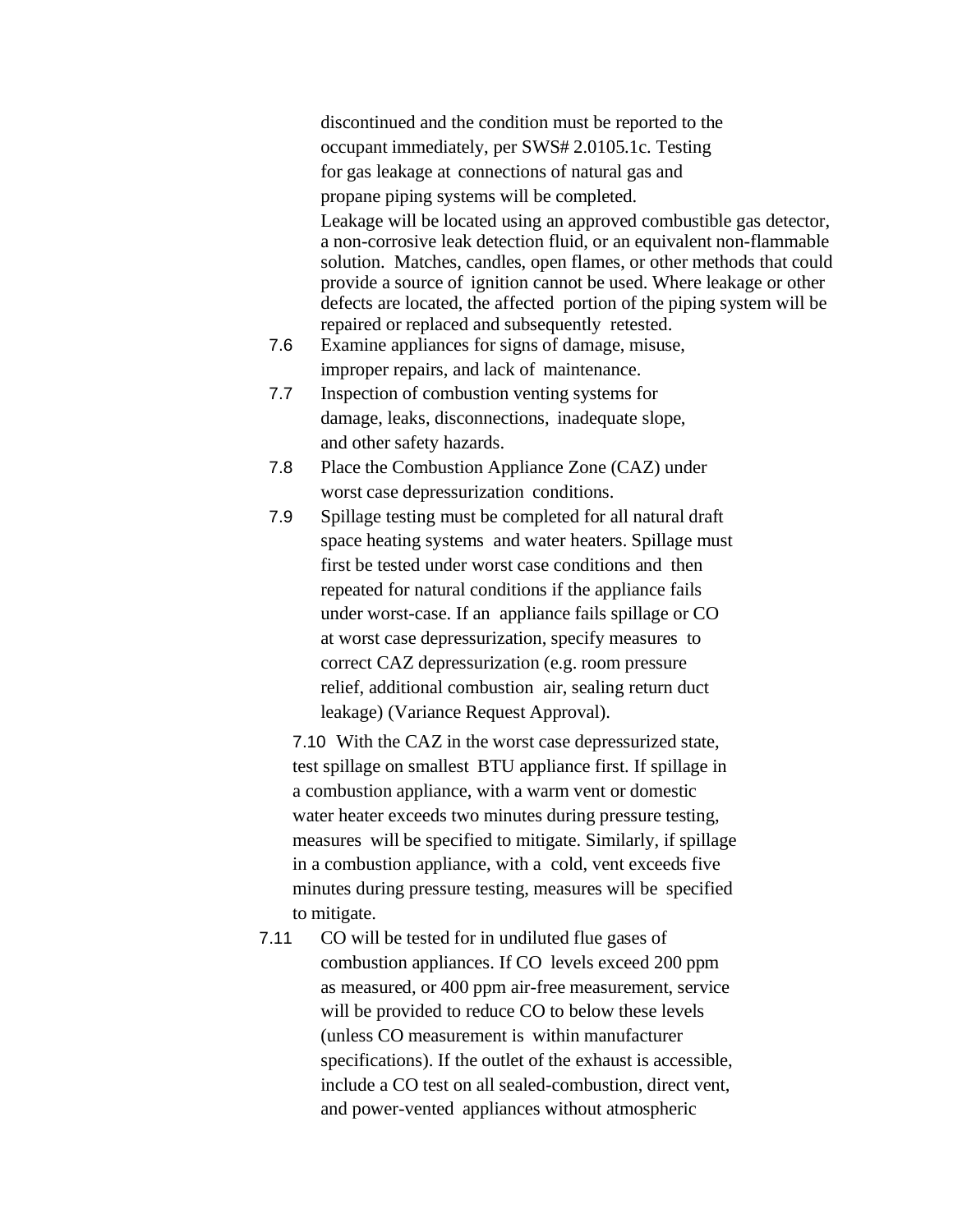chimneys.

- 7.12 Heat exchangers will be inspected for cracks.
- 7.13 Gas ovens will be tested for CO. A clean and tune will be conducted if measured CO in the undiluted flue gases of the oven vent at steady state exceeds 225 ppm or 800 ppm by air-free measurement.
- 7.14 Gas range burners will be tested. Specifically clean and tune if the flame has any discoloration, flame impingement, or an irregular pattern or if burners are visibly dirty, corroded, or bent.
- 7.15 Solid fuel burning appliances will be inspected and assessed for safe operating conditions. If the solid fuel burning appliance is the primary heat source and has signs of structural failure, replace solid fuel burning appliance with UL -listed and EPA - certified appliances if the existing appliance is not UL -listed.

### **9.0 Unvented Space Heaters**

- 9.1 With the occupant's permission, unvented heaters will be removed, except when used as a secondary heat source, and when it can be confirmed that the unit is listed to ANSI Z21.11.2
- 9.2 Units that are not being operated in compliance with ANSI Z21.11.2 must be removed before the retrofit but may remain until a replacement heating system is in place.
- 9.3 Failure to remove unvented space heaters serving as primary heat sources has the potential to create hazardous conditions and thus any further weatherization services will be re-evaluated in the context of potential indoor air quality risks.
- 9.4 Improper heating system installations require remedies prior to continuing work. These systems include, but are not limited to:
	- Combustion heating systems situated in a bedroom, bathroom or closet that are not a sealed combustion system.
	- Furnaces that have no cold air return and no easy place to put one.
	- Furnaces that have no service access.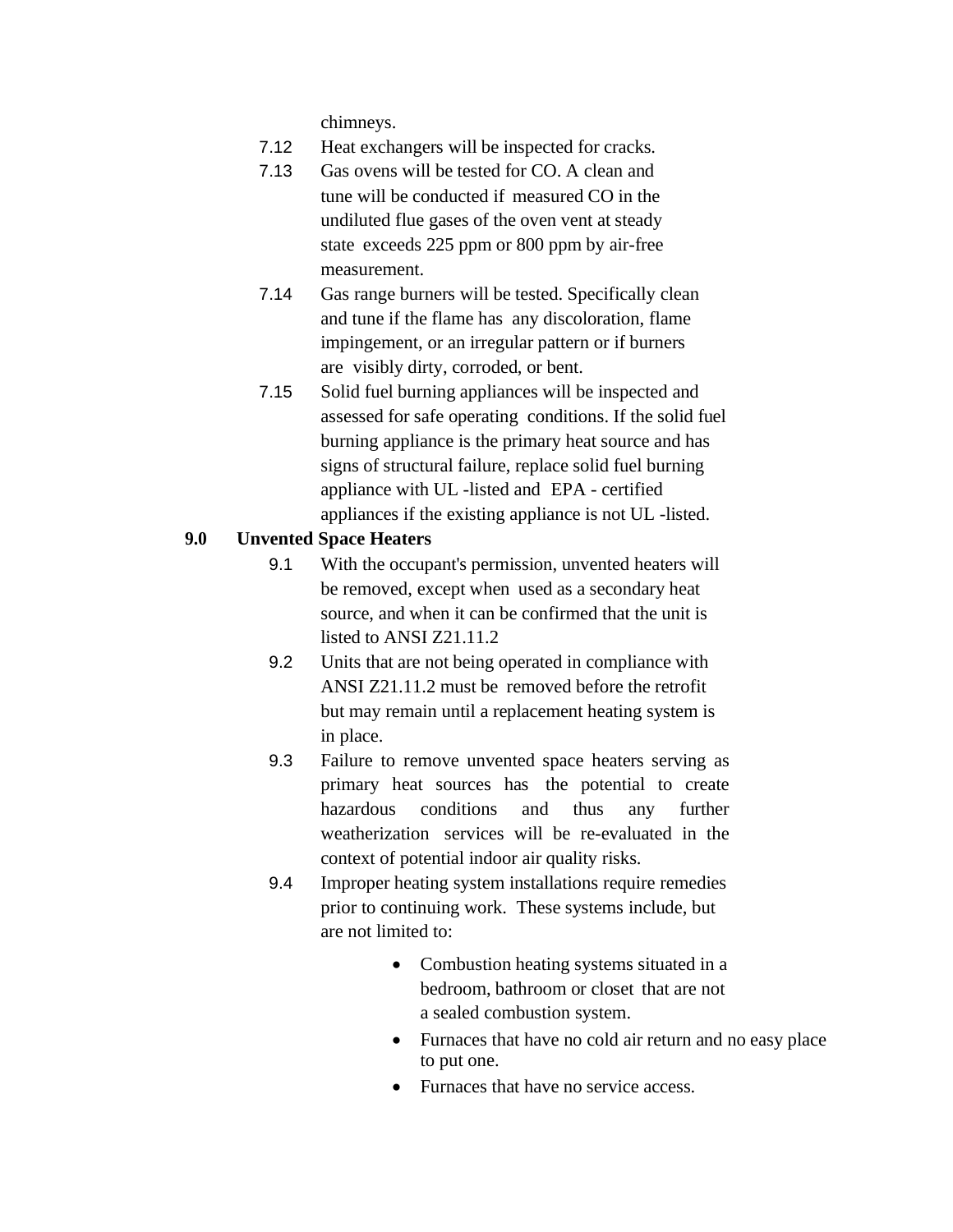- Mobile homes with non-mobile home type furnaces.
- Any unvented combustion heater. Permanently disable or vent (with client/owner permission) the appliance.
- Any furnace that is installed in a dangerous manner and cannot be repaired.

# **10.0 Carbon Monoxide, Smoke Alarms, and Fire Extinguishers**

- 10.1 Every home receiving services will receive a CO and smoke alarm combination units in accordance to the District of Columbia Property maintenance Code.
- 10.2 CO and Smoke alarm combination units will be permitted to be battery operated when installed in buildings without grid power unless there is an attic, crawlspace, or basement available which could provide access.
- 10.3 CO and Smoke alarm combination units must be installed within 12 inches of the ceiling.
- 10.4 Fire extinguishers may be installed in homes with solid fuel burning appliances.

## **11.0 Mandatory Energy Usage Assessment**

- 13.1 Assess energy use information and compare to the condition of the home.
- 13.2 If energy use information is unavailable use the condition and size of the building shell and heating system as an indicator of actual energy use.
- 13.3 Space heating energy use is to be used as a predictor of potential combustion appliance replacement savings.
- 13.4 Baseload energy use is to be used as a predictor of potential savings from the provision of client education and/or from baseload measures, including a potential refrigerator replacement.
- 13.5 ASHRAE Standard 62.2-2016, Ventilation and Acceptable Indoor Air Quality in Residential Buildings, defines the roles of and minimum requirements for mechanical and natural ventilation systems and the building envelope intended to provide acceptable indoor air quality in residential buildings.

## **12.0 Measure Skipping**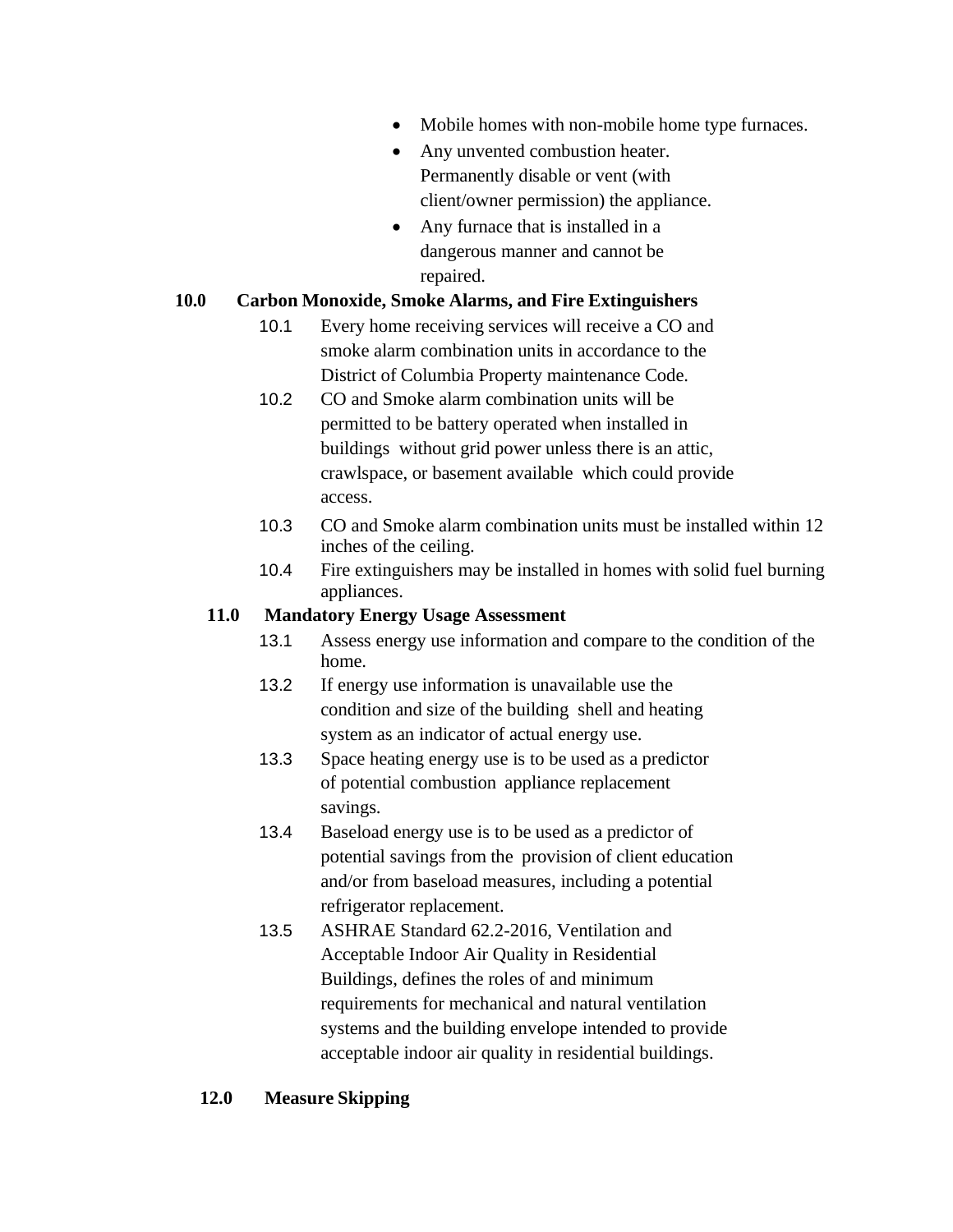14.1 In the event that the building owner, or occupant, refuses a measure and client education techniques are unsuccessful in persuading the building owner or occupant to install the measure, the auditor must deem the option to skip a measure as legitimate or nonlegitimate. If deemed as a legitimate reason for a measure to be skipped, all other cost effective weatherization measures should be installed per the standard installation process. Documentation supporting skipping the measure must be included in the client file. Client files which do not

contain proper documentation may result in disallowed costs for that, or all job measures.

14.2 If deemed as a non-legitimate reason for measure skipping, only measures with a higher SIR may be installed. All measures below the skipped measure may not

> be installed. Installation of measures below the skipped measure may result in disallowed costs for that, or all job measures. The following examples are not legitimate reasons for measure skipping:

- Untrained staff on the installation of a measure. Subgrantees are required to have trained staff, or subcontractors, available to install all cost effective measures.
- Cosmetic appearance of finished work.
- Objection to a certain material installed. Subgrantees are allowed to re-run an audit with alternative materials and costs to determine cost effectiveness.
- Additionally associated health and safety issues. ECM may not be skipped in an attempt to avoid additional health and safety costs or job requirements.
- Other reasons which attempt to circumvent the spirit of, or verified approaches to, obtaining maximum cost effectiveness for the program.

# **13.0 Mandatory Energy Efficiency Measure Assessment** DOEE Quality Assurance inspector must review each audit to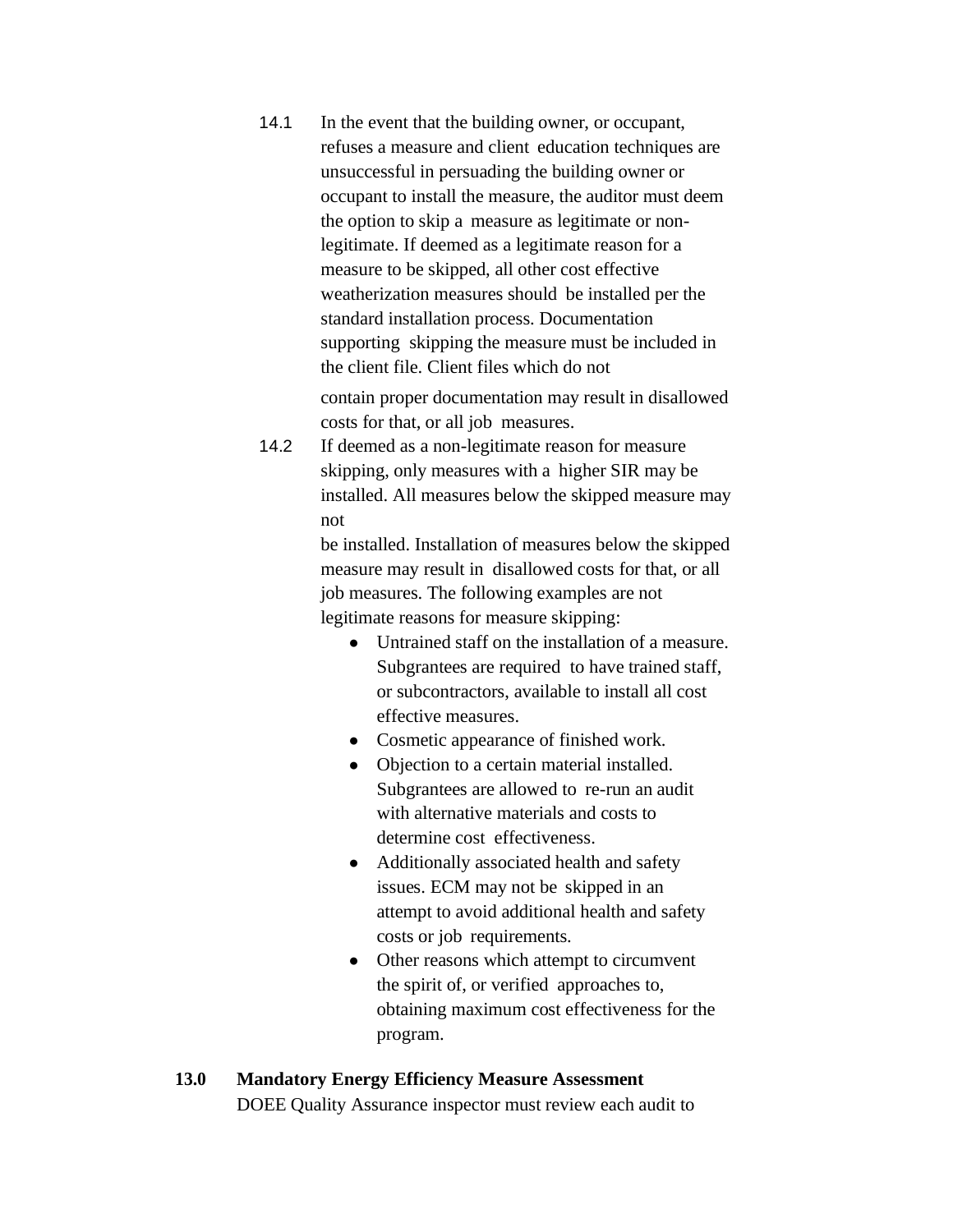ensure the energy efficiency measures identified are cost-effective. The QA must use the following criteria to establish which EEMs are appropriate for each individual unit by reviewing the documentation provided by the energy auditor:

- 11.1 **Insulation**: Single Family: Attic, Wall (Blown), Wall (Kneewall), Sillbox, Foundation Wall, Floor. Mobile Homes: Ceiling Cavity, Wall, Floor/Belly, Perimeter. Insulation Assessment must include:
	- *●* Measuring the building's dimensions.
	- *●* Documenting the net wall and attic square footage.
		- *●* Determining and documenting the thermal boundary; defined as the separation between the interior and exterior environments of a building that slows heat flow and is typically the alignment of the air and insulation boundary.
	- *●* Locate and document crawl space/basement entrance.
	- *●* Additions to the dwelling.
	- *●* Inspect the attic for the presence, depth, and type of insulation.
	- *●* Check exterior walls for insulation, cavity depth, and batt thickness.
	- *●* Check remodeled areas and additions separately.
	- *●* Check the crawlspace, belly, or basement box sills for insulation.
	- *●* Note any evidence of moisture transport, condition, and amount exposed above exterior grade at the perimeter foundation and basement walls.
	- *●* Document the existing inches of insulation for building components that comprise the thermal boundary and determine the capacity of an insulatingmaterialtoresistheatflow(Rvalue). If more than one type of insulation use the R-value for the greater amount of insulation.

# 11.2 **Storm Windows**

- *●* Single pane windows must be assessed for a storm window addition or a replacement window.
- *●* Double pane windows may also be assessed for storm window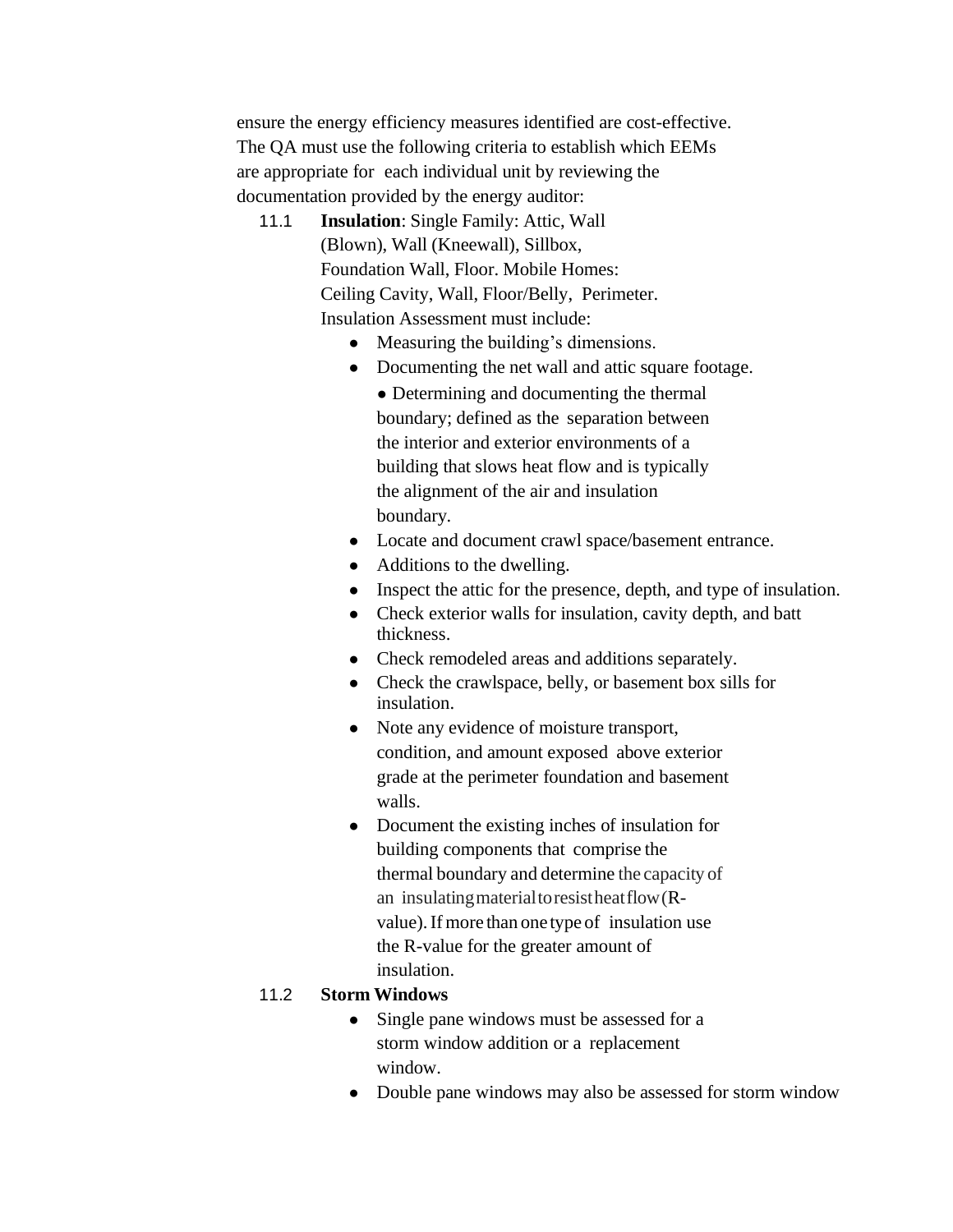addition.

- 11.3 **Baseload:** Refrigerator, Water Heater Tank and Pipe Insulation, Boiler Pipe Insulation, High Efficiency Shower Heads and Faucet Aerators, Compact Fluorescent Light bulbs or LED bulbs. Baseload assessment must include:
	- *●* Evaluation of refrigerator energy consumption via a database or metering. At least 10 percent of replacement refrigerators must be metered.
	- *●* Refrigerators that are more than five years old must be assessed for replacement.
	- *●* Evaluation of water heater fuel type, size, location, condition, R-value of tank insulation, and efficiency.
	- *●* Water heaters must be assessed for additional tank insulation regardless of location and installed if cost effective.
	- *●* Evaluation of potential efficiency upgrades.
	- *●* Evaluation of water usage of shower heads and faucets.
	- *●* Evaluation of lighting-efficiency efficient alternatives.
	- *●* If the client declines the measure, or the landlord declines financial participation, no further assessment is required. Document reasoning on the field audit and get signatures as feasible.

### 11.4 **Air Sealing:** Duct Sealing, and Duct Insulation

- *●* Blower door CFM50 assessment must be completed. Reasons not to conduct a blower door assessment include an active fire in a solid burning appliance and asbestos containing vermiculite; reasoning for not completing this assessment must be documented in the file.
- *●* Measure and document major air leakage holes and bypasses.
- *●* Calculate minimum ventilation rate using ASHRAE 62.2.2016. Mechanical ventilation may be necessary based on pre-existing indoor air quality issues. Calculate the Air Changes per Hour @ CFM50 (ACH @ CFM50) Assessment for non-DOE units. Calculation: CFM50 final or estimated final x 60 divided by volume (CFM50 \* 60/volume). If 3 ACH or less an ASHRAE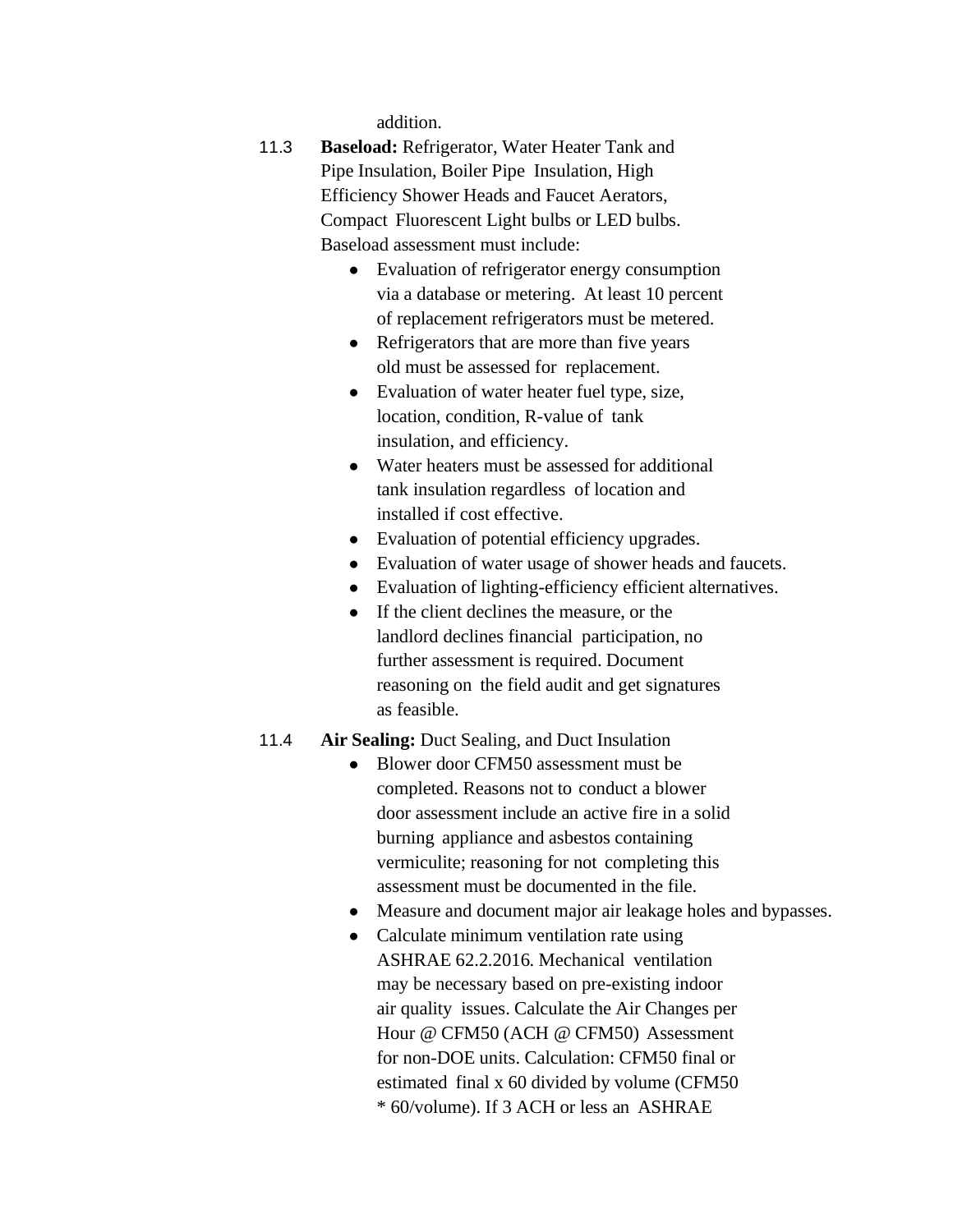assessment is required.

- *●* Ducts outside the intentionally conditioned space must be assessed using either pressure pan diagnostic testing, whole house subtraction method, or duct blaster. Ducts outside the intentionally conditioned space that test under 1.0pa for pressure pan testing are not required to be sealed.
- *●* Conduct a visual inspection of accessible ductwork.
- 11.5 **Heating System:** Heating System Replacements and Smart **Thermostats** 
	- *●* Evaluation of heating appliance(s) operation, condition, and efficiency.
	- *●* Evaluation of heating and cooling distribution system/s operation, condition, and efficiency. Include Rvalue of duct system.
	- *●* Assess and evaluate existing thermostat for ECM replacement with Smart or programmable thermostat.
	- *●* Assess and evaluate the heating system for ECM replacement.
		- *●* If the client or the landlord declines the measure and client education techniques are unsuccessful in persuading the landlord or client to install the measure, the auditor must deem the option to skip a measure as legitimate or non-legitimate. If deemed as a legitimate reason for a measure to be skipped, all other cost effective weatherization measures should be installed per the standard installation process. Documentation supporting skipping the measure must be included in the client file. Client files which do not contain proper documentation may result in disallowed costs for that, or all job measures. If deemed as a non-legitimate reason for measure skipping, only measures with a higher SIR may be installed. All measures below the skipped measure may not be installed. Installation of measures below the skipped measure may result in disallowed costs for that, or all job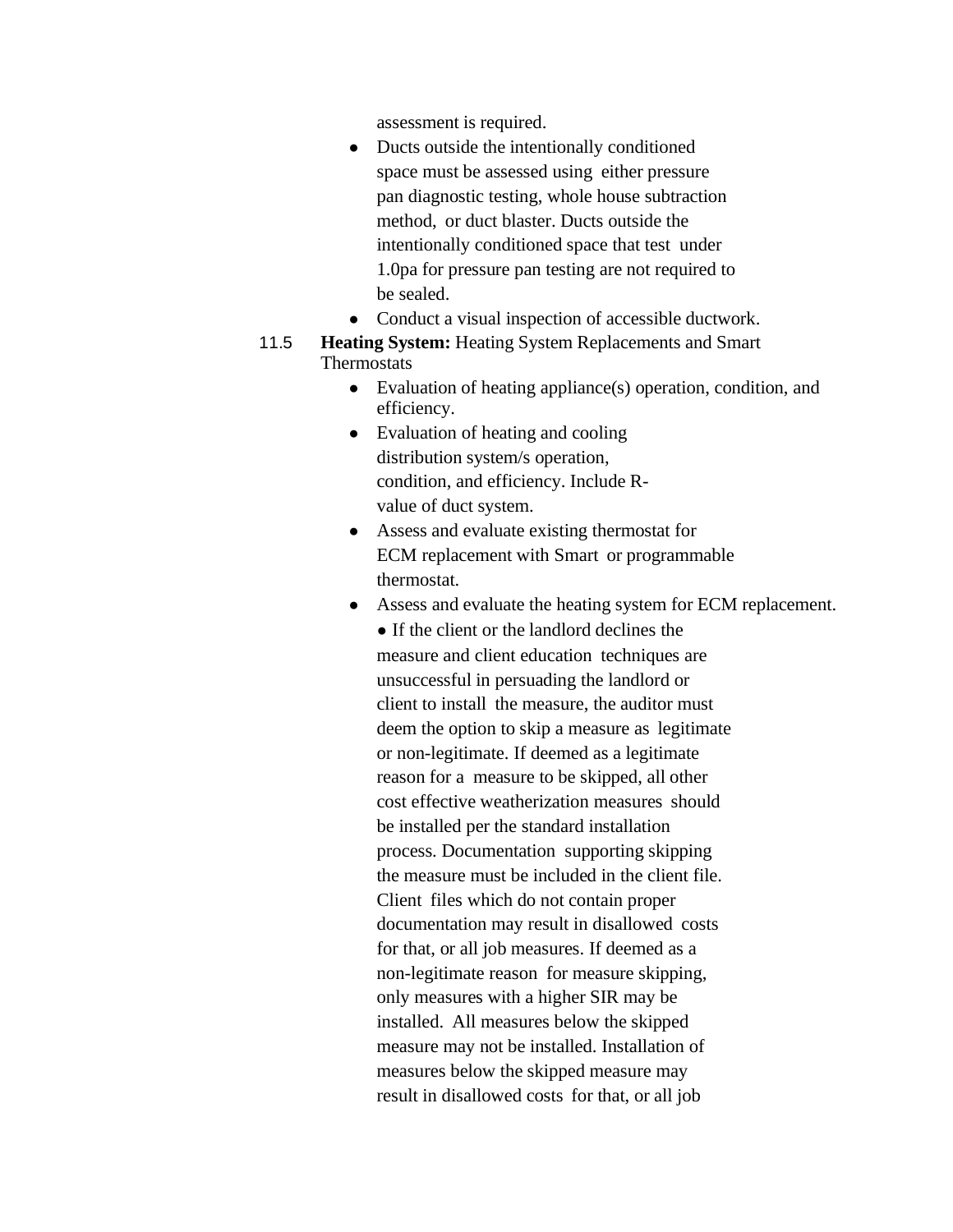measures.

### **12.1 Optional Energy Conservation Assessment Measures**

Based on the energy audit report and supporting documentation the QA should review the findings to determine if the following Non Mandatory Energy Conservation Measures for each unit are justifiable since they have an SIR of 1:0 or greater:

- Replacement Windows, Low E Windows, Window Shading, Sun Screens, (fabric, louvered), Window Films
- Electric Vent Dampers & IID
- Flame Retention Head Oil Burners
- Water Heater Fuel Conversion (waiver required)
- Cooler Covers
- Air-Conditioner Tune-up or Replacement for Efficiency
- Water Heater Tank Replacement
- Basement Wall Insulation.
- Rooftop solar photovoltaic power system

#### **15.0 Work Order Determination and Development**

15.1 **Energy Efficiency Measure:** A procedure, including weatherization materials and installation, which is considered or performed for its anticipated energy savings. Ancillary Items: Items necessary for the proper installation of weatherization (energy conservation) materials are included in the cost of the ECM.

15.2 **Incidental Repair Measure:** is a repair that is necessary for the effective performance or preservation of weatherization materials. IRM require cost justification through the electronic energy audit; however they are not to be included with the cost of an ECM. Written justification for the necessity of the repair must be in the client file and the repair must be associated with an ECM identified on the Recommended Measures Report. Include the documentation in the comments section of the ECM that the IRM is associated with in NEAT.

15.3 **Health and Safety Repair:** Allowable health and safety measures are those measures that are necessary to maintain the physical well-being of both the occupants and/or weatherization workers where the actions must be taken in order to effectively perform weatherization work or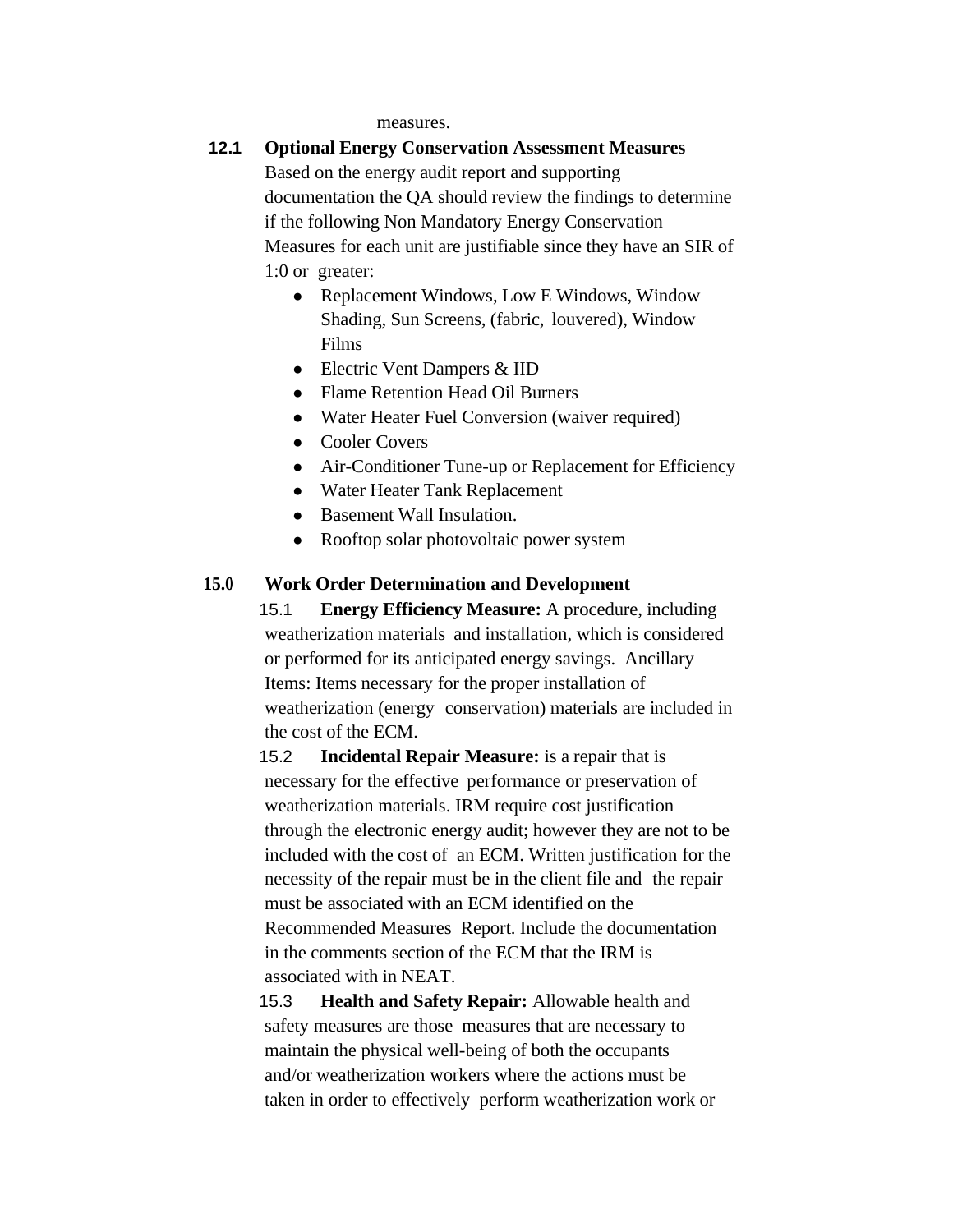are necessary because of weatherization activities.

- Determine from the site-specific audit recommended measure report which measures are cost-effective. Only ECM measures that have a SIR of 1.0 or greater may be installed. Get bids for repairs, if necessary.
- Select energy related health and safety problems to correct. All health and safety repairs will be listed on NEAT recommended measure report.

• There are some instances where, depending on circumstances, the measure can be considered either a health and safety measure OR an energy conservation measure (e.g., furnaces). In those instances where the measure has a cost-effective savings-to-investment ratio  $(SIR)$  of one  $(1.0)$  or greater, the measure should be treated as an ECM. See WPN 17-7

- Determine if incidental repairs are necessary and costeffective for the home. Incidental repairs must be listed on NEAT recommended measure report and a cumulative SIR (total project) of 1.0 must be maintained.
- Calculate the estimated number of insulation bags, rolls of insulation, or other materials needed to complete the job.
- Provide a work order with detailed specifications for Subgrantee, as necessary, to understand the materials and procedures necessary to complete the job.
- Inform Subgrantee of any hazards, pending repairs, and important procedures related to their part of the work order.

### **16.0 Energy Audit Site-Specific Procedures**

Energy Auditor(s) are required to use NEAT, for each assessed unit. Electronic documentation of all NEAT reports for each unit assessed must be maintained in the Weatherization Assistant Database and Quickbase. Energy Auditor(s) must assess all mandatory, and any selected non-mandatory energy efficiency measures using the following processes:

16.1 **Initial NEAT Assessment:** The initial assessment of all mandatory, and any selected non-mandatory energy